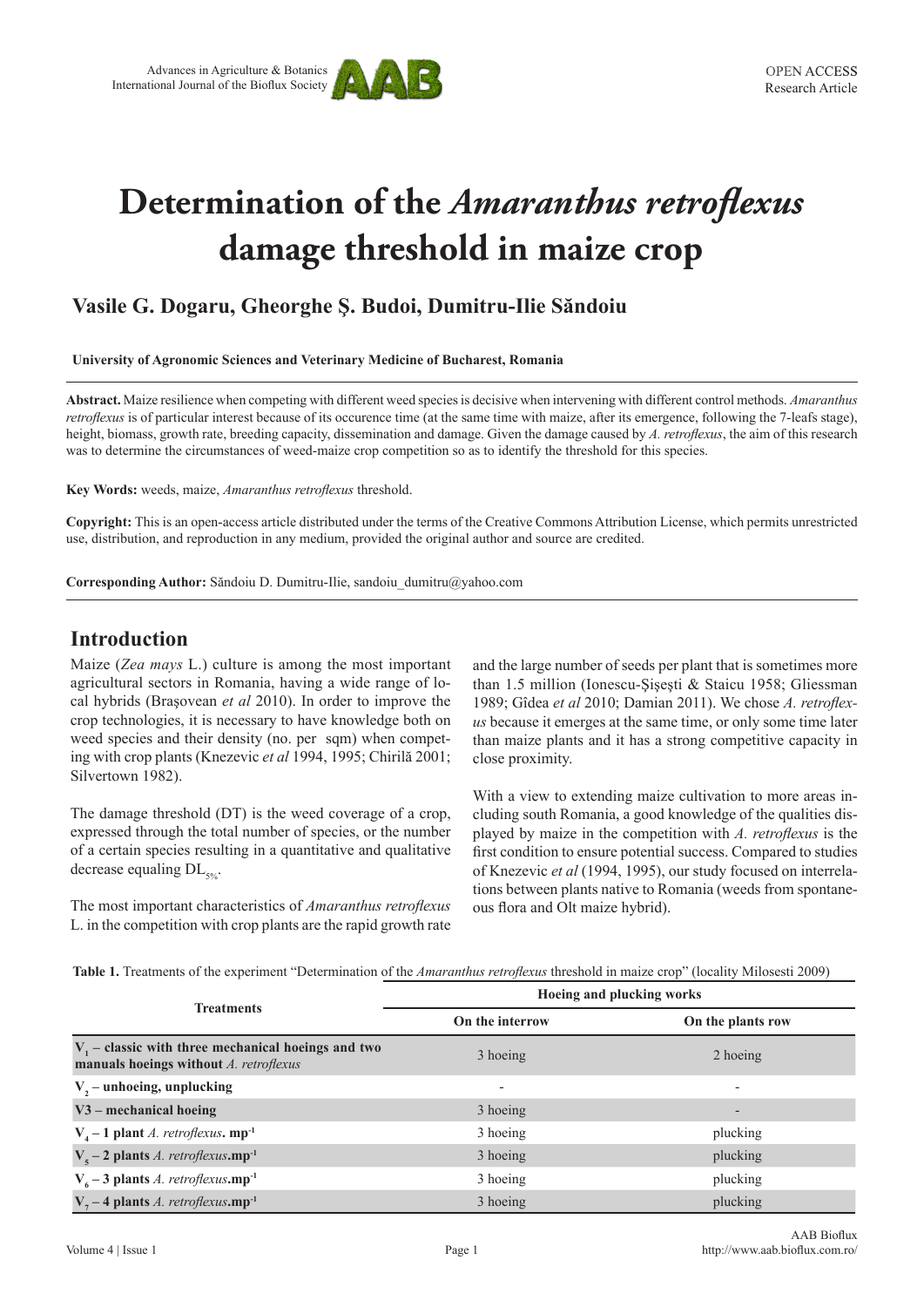|  |  |  |  | <b>Table 2.</b> Dry weeds biomass in maize function of weed control works and the <i>Amaranthus retroflexus</i> number at 25.10.2009 |
|--|--|--|--|--------------------------------------------------------------------------------------------------------------------------------------|
|  |  |  |  |                                                                                                                                      |

|                                          |             | <b>Control works</b> | <b>Weed biomass</b> | <b>Difference</b>        |               |
|------------------------------------------|-------------|----------------------|---------------------|--------------------------|---------------|
| <b>Treatments</b>                        | On interrow | On the row           | (kg d.m. per ha)    | kg d.m. per ha           | $\frac{0}{0}$ |
| $V1$ – classic, without A. retroflexus   | 3 hoeing    | 2 hoeing             | 520                 | 000<br>$-3230$           | 14            |
| $V, -$ unhoeing, unplucking              |             |                      | 3750                | Control                  | 100           |
| $V3$ – mechanical hoeing                 | 3 hoeing    |                      | 1665                | 000<br>$-2085$           | 44            |
| $V4 - 1$ plant A. retroflexus            | 3 hoeing    | plucking             | 742                 | $-3008$<br>$000 \,$      | 20            |
| $V_s - 2$ plants <i>A. retroflexus</i>   | 3 hoeing    | plucking             | 1257                | $-2493$<br>$000^{\circ}$ | 34            |
| $V_{6}$ – 3 plants <i>A. retroflexus</i> | 3 hoeing    | plucking             | 1757                | $000 \,$<br>$-1993$      | 47            |
| $V7 - 4$ plants A. retroflexus           | 3 hoeing    | plucking             | 1885                | $-1865$ 000              | 50            |

 $DL<sub>5%</sub>$  =210 kg d.m. per ha;

 $DL_{1\%}$ =370 kg d.m. per ha;

 $DL_{0.1\%}$ =620 kg d.m. per ha.

## **Material and Method**

The experiment had seven treatments (presented in the Tables 1 and 2). Weed density was measured on the row of maize plants, with a varying width of  $\pm$  12 cm. In order to ensure the presence of *A. retroflexus*, seeds from the previous year's harvest were spread on the ground two weeks before sowing. The aisles between the rows of maize plants were hoed in the treatments with *A. retroflexus*, and the targeted densities were reached by periodical plucking. According to the experimental scheme, the remaining plants were highlighted through red sticks in the first growth stage. Until harvesting, weed control on plant rows was performed through manual plucking in treatments  $V_4 - V_7$ . Before harvesting, weeds were cut from the collet, weighed as green mass, then samples were taken to be dried at 65ºC, so as to calculate weed biomass as dry matter. The agrotechnical works for maize (see Table 1), (plowing, preparing the field for sowing, sowing the Olt maize hybrid, hoeing etc) were the usual one in the area. The production output was processed through variance analysis and correlation calculations. The determination of the damage threshold is done according to a specific procedure based on the definition of the indicator.

### **Results and Discussion**

The Table 2 presents weed coverage in maize crop in autumn, before harvesting.

#### **Weed Coverage**

The weed coverage in treatments  $V_1$  and  $V_2$  is represented by various weed populations, where the following species prevailed: yellow foxtail (*Setaria glauca*, Linnaeus, 1758, Pal.Beauv.), green bristlegrass (*Setaria viridis*, Linnaeus, 1758, Pal. Beauv.), cockspur grass (*Echinochloa crus galli*, Linnaeus, 1758, Pal. Beauv.), redroot pigweed (*Amaranthus retroflexus*, Linnaeus, 1758), common lambsquarters (*Chenopodium album*, Linnaeus, 1758), wild mustard (*Sinapis arvensis*, Linnaeus, 1758), field bindweed (*Convolvulus arvensis*, Linnaeus, 1758) and creeping thistle (*Cirsium arvense*, Linnaeus, 1758, Scop.).

In comparison with the maximum weed coverage recorded in the first treatment – unhoed, unplucked (3750 kg d.m. per ha), with no control measures, the classical system of ecological control with three mechanical hoeings and two manual hoeings resulted in 520 kg dry matter per ha, representing the weeds from the last stage of weed coverage (emerged after the last works). The treatment with three mechanical hoeings enabling weeds to remain on plant rows leads to a highly significant negative difference, of 2085 kg per ha, compared to the unhoed treatment.

The three mechanical hoeings associated with one plucking in one *A. retroflexus* treatment result in a weed biomass of 742 kg per ha accounting for 20% of the weed coverage in the witness and a highly significant decrease of 3008 kg per ha. The progressive increase of the number of *A. retroflexus* to two, three

| Table 3. The dry weight of the A. retroflexus plants, depending of their density on the maize plant row |  |  |  |  |
|---------------------------------------------------------------------------------------------------------|--|--|--|--|
|---------------------------------------------------------------------------------------------------------|--|--|--|--|

|                                        | Dry mater, g d.m. per sqm |                         |                   |                |               |  |  |  |
|----------------------------------------|---------------------------|-------------------------|-------------------|----------------|---------------|--|--|--|
| <b>Treatments</b>                      |                           | On one plant Amaranthus |                   |                |               |  |  |  |
|                                        | Total $(g)$               | g                       | <b>Difference</b> | Significance   | $\frac{0}{0}$ |  |  |  |
| $V_4$ – 1 plant <i>A. retroflexus</i>  | 52                        | 52                      | Control           |                | 100           |  |  |  |
| $V_s - 2$ plants <i>A. retroflexus</i> | 88                        | 44                      | -8                | 0 <sup>0</sup> | 85            |  |  |  |
| $V6 - 3$ plants A. retroflexus         | 123                       | 41                      | $-11$             | 000            | 79            |  |  |  |
| $V7 - 4$ plants A. retroflexus         | 99                        | 25                      | $-27$             | 000            | 52            |  |  |  |

 $DL<sub>5%</sub> = 3.5$  g d.m. per sqm

 $DL_{1 \text{ s}}$  =5.7 g d.m. per sqm

 $DL_{0.1\%}$ =9.2 g d.m. per sqm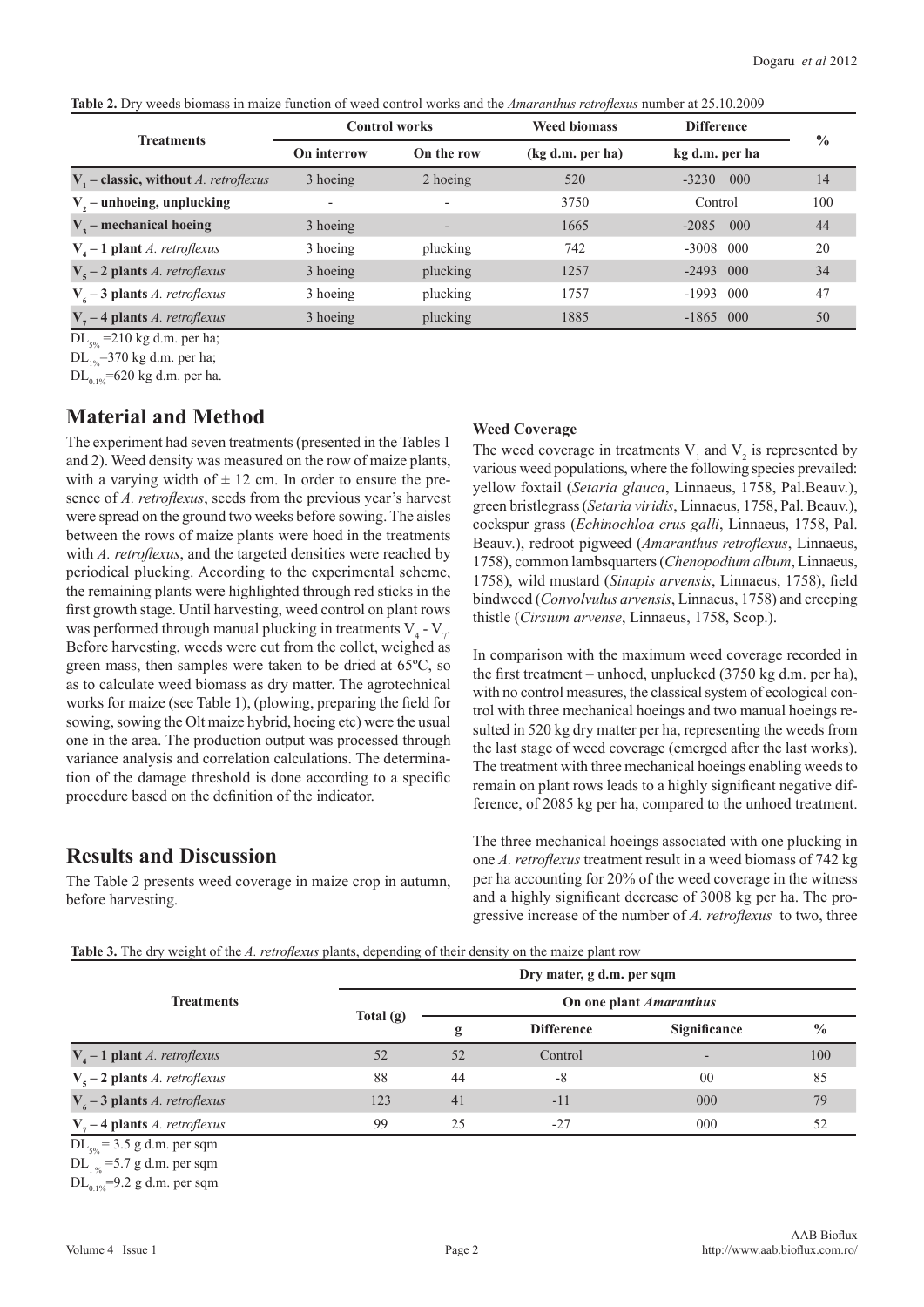**Table 4.** Maize yield depending of *A. retroflexus* density and the weed control works in the year 2009

| <b>Treatment</b>                         | Yield        |        | Difference/Significance |               | Weed encrochment or<br>A. retroflexus |               |
|------------------------------------------|--------------|--------|-------------------------|---------------|---------------------------------------|---------------|
|                                          | kg per<br>ha | $(\%)$ | kg per ha               | $\frac{0}{0}$ | kg per ha                             | $\frac{0}{0}$ |
| $V_i$ - classic, without A. retroflexus  | 5340         | 100    | Control                 |               | 520                                   | 14            |
| $V, -$ unhoeing, unplucking              | 780          | 15     | $-4560$<br>000          | 85            | 3750                                  | 100 Control   |
| $V3$ – mechanical hoeing                 | 3250         | 61     | $-2090$ 000             | 39            | 1665                                  | 44            |
| $V4 - 1$ plant A. retroflexus            | 5125         | 96     | $-215$                  | 4             | 742                                   | 20            |
| $V_s - 2$ plants <i>A. retroflexus</i>   | 4350         | 81     | $-990$<br>000           | 19            | 1257                                  | 34            |
| $V_{6}$ – 3 plants <i>A. retroflexus</i> | 3900         | 73     | $000 \,$<br>$-1440$     | 27            | 1575                                  | 42            |
| $V7 - 4$ plants A. retroflexus           | 2710         | 51     | $000 \,$<br>$-2630$     | 49            | 1885                                  | 50            |

 $DL<sub>506</sub> = 304$  kg per ha

 $DL_{10}$ =516 kg per ha

 $DL_{0.1\%}$ =910 kg per ha

and four plants leads to highly significant increases of the weed coverage, from 1257 kg per ha to 1885 kg per ha accounting for 34%, 47% and respectively 50% of the weed coverage in the witness treatment.

In comparison with the maximum weed coverage in  $V_2$  represented by the local weed populations, the dry matter of *A. retroflexus* varied between 20% and 50%, according to its density and increased at the same time with the density of *A. retroflexus*. It is important to underline that there was no correlation between weight increase and the raise of plant number. The amplitude of the increase is reduced with each raise in plant numbers. For instance, in  $V_3$  (treatment with one *A. retroflexus* plant) dry matter accounts for 20%. In addition, in  $V_s$ , the number of *A. retroflexus* plants per metre is doubles, but dry matter is of 34% etc.

The results of the measurements in the Table 3 represent the dry matter of one *A. retroflexus* plant, according to its density on the plant row. Their variation, namely the decrease in weight at the same time with the increase in density on the maize plant row (in this case from 52 g dry matter to 25 g/ *A. retroflexus* plant) highlights how the competition for life support takes place not only among *A. retroflexus* plants and maize plants. The biomass of an *A. retroflexus* plant decreased at least distinctly significantly

from 100% to 48% once the density increased from one to four plants per square metre, which is also explained through the competion among the individuals belonging to the same species.

#### **Production output**

The data presented in Table 4 regarding production output provide the calculation basis for the damage threshold of *A. retroflexus* in maize crop. Starting from  $V_1$  (classical witness) with three mechanical hoeings and two manual ones on plant rows and a production output of 5340 kg per ha, considered 100%, the following information results: production output decreased to 61%, when weeds were controlled only on the aisles between plant rows through three mechanical hoeings  $(V_3)$ ; it reduced to 15% when there were no weed control measures during maize plant growth (in  $V_2$ ).

In treatments no. 4, 5, 6 and 7 where the number of *A. retroflexus* plants was different, raising from one to four plants per square metre, the production output reduced gradually from 96% (the treatment with one *A. retroflexus* plant in the row area) to 51% (treatment no. 7, with four *A. retroflexus* plants per row area). Thus, production output varied reversely, in comparison with

|                                          | Yield<br>Dry mater weeds<br>kg per ha |      | Dry mater weeds and A. retro-                 | Maize production /<br>weeds and A. retroflexus<br>ratio |  |
|------------------------------------------|---------------------------------------|------|-----------------------------------------------|---------------------------------------------------------|--|
| <b>Treatments</b>                        |                                       |      | <i>flexus</i> / <b>maize</b> production ratio |                                                         |  |
| $V -$ classic, without A. retroflexus    | 520                                   | 5340 | 0.1                                           | 10.3                                                    |  |
| $V, -$ unhoeing, unplucking              | 3750                                  | 780  | 4.8                                           | 0.21                                                    |  |
| $V3$ – mechanical hoeing                 | 1665                                  | 3250 | 0.51                                          | 1.95                                                    |  |
| $V4 - 1$ plant A. retroflexus            | 742                                   | 5125 | 0.14                                          | 6.9                                                     |  |
| $V_s - 2$ plants <i>A. retroflexus</i>   | 1257                                  | 4350 | 0.29                                          | 3.51                                                    |  |
| $V_{6}$ – 3 plants <i>A. retroflexus</i> | 1757                                  | 3900 | 0.45                                          | 2.2                                                     |  |
| $Vn - 4$ plants A. retroflexus           | 1885                                  | 2710 | 0.7                                           | 1.4                                                     |  |

**Table 5.** Ratio between the maize yield and the dry matter of the weeds or of the *A. retroflexus*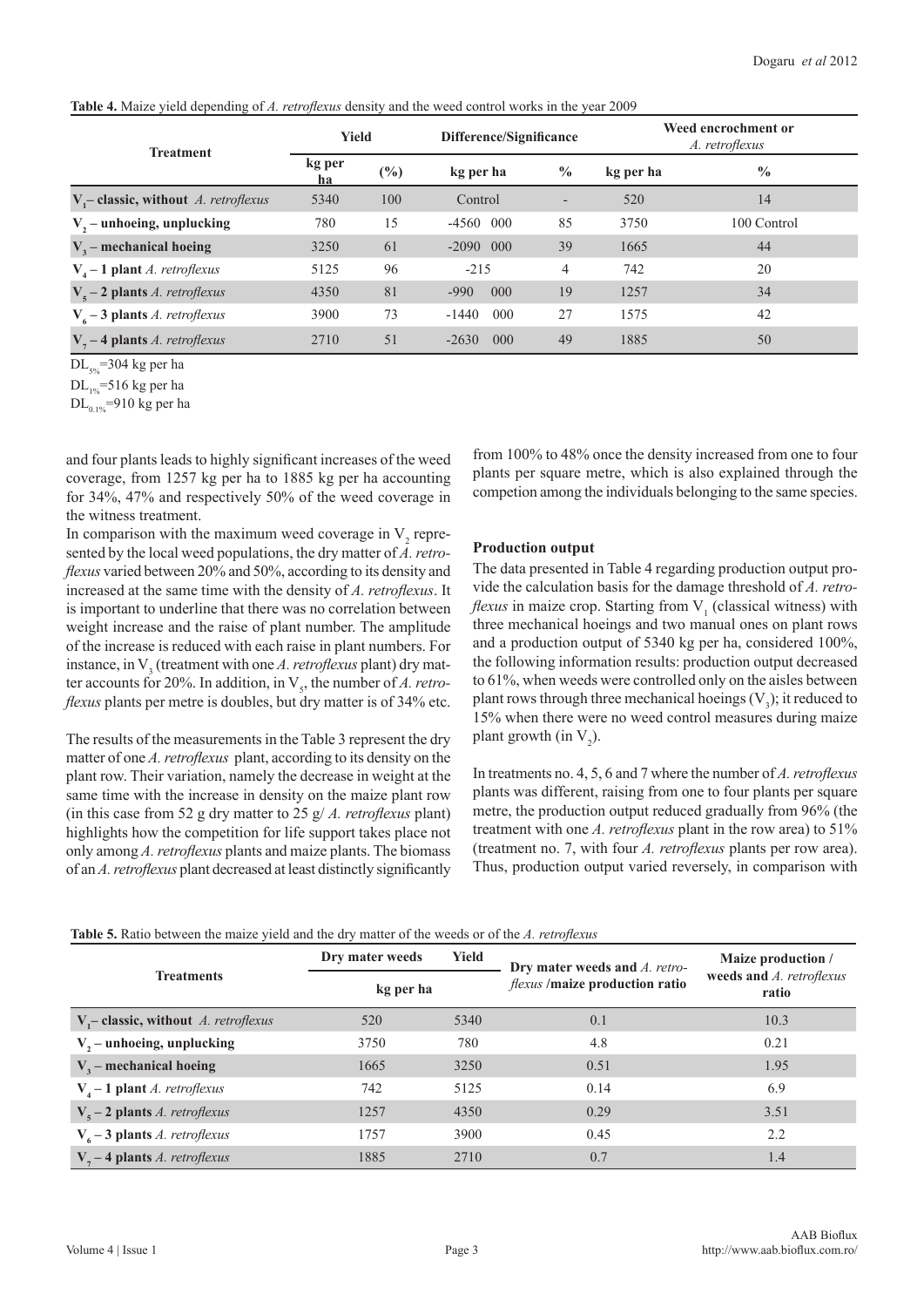

**Figure 1.** Maize production versus weed biomass (top); function of the weed number of *A. retroflexus* (bottom), solid line is function and dotted line is linear model.

the dry matter of different weeds or just *A. retroflexus* (Table 5). A quadratic regression was calculated between the dry biomass of weeds and production, the result being of statistical distinct significance (see Figure 1a). When weed density was low (represented by various weed populations from the last weed emergence stage, occurring after the last hoeings), for each kilogram of weed dry matter, maize production output reduced by 0.1 kilograms. When the weeds on the aisle between rows were hoed, and the weed density on maize plant rows was represented by various weed populations, for each kilogram of weed biomass, maize production output decreased by 0.5 kilograms. When weed density was represented by local weed populations (in treatment no. 2 where no control measure was applied), for each 4.8 kilograms of weeds maize production output was of 1 kilogram. The ratio between production output and weed biomass decreased from 10.3/1 to 1.95/1 when applying only mechanical hoeings and to 1.4/1 when four plants of *A. retroflexus* were present.

#### **Determination of** *A. retroflexus* **damage threshold in maize crop**

In the course of our experiment, as well as in similar research on other species, various weed densities were tested. In this case,

four densities of *A. retroflexus* were tested. Figure 1b clearly show that the decrease in production output starts with the first plant of *A. retroflexus* and the correlations resulted in statistically significant differences.

In none of the tested treatments the difference from the production output in the witness treatment isn't identical with the value of DL5% (statistically calculated). In order to calculate the density of *A. retroflexus* plants corresponding with the the production whose difference from the witness equals DL5%, the treatment whose production output difference is closest value to DL5% is used. It is calculated as follows.

If the production output difference a is reached at density b, the value of DL5% will be reached at density x.

 $x = (value of DL<sub>50%</sub> * b)/ a$ , where: a is the production output difference of the treatment closest to the value of  $DL<sub>502</sub>$ , statistically calculated; b – weed density in the treatment whre the production output difference is a.

In our research (Table 4), the production output difference of 215 kg/ha is closest to the value of DL5%, of 304 kg/ha, and it belongs to treatment no. 3, where the density of *A. retroflexus* is of one plant per sqm. The value x corresponding to the damage threshold for *A. retroflexus* is:

$$
x = \frac{304 \, kg / \, ha * 1 \, plant / \, sqm}{215 \, kg / \, ha} = 1,41 \, plant * \, ha^{-1}
$$

The damage threshold in grain maize crop for *A. retroflexus* is reached at the density of 1.41 plants/sqm making it impossible to measure exactly, which means that the risk to decrease production starts with one plant of *A. retroflexus* per sqm.

#### **Conclusions**

l,

The progressive rise in the numbers of *A. retroflexus* to two, three and four plant individuals led to a highly significant increase of the weed coverage from 1257 kg per ha to 1885 kg per ha accounting for 34%, 47% and respectively 50% of the weed coverage in the witness treatment. For each 1.0 kilogram of weeds present in the crop, maize production decreased by 0.1 and 0.5 kilograms respectively, corresponding with the application of a combination of mechanical and manual hoeings in the first case and only mechanical hoeing in the second case. The ratio between production and weed mass decreased from 10.3/1 to 1.95/1 when applying mechanical hoeings exclusively and from 1.4/1 to 4 plant individuals of *A. retroflexus*. In the conditions of the year 2009, maize production decreased and the number of *A. retroflexus* weed individuals/sqm increased, so that a production of 5340 kg per ha was recorded in the absence of this weed species and a weed coverage of 520 kg d.m. per ha resulted in a production drop to 3900 kg/ha at four *A. retroflexus* weed individuals per sqm. The damage threshold in grain maize crop for *A. retroflexus* is reached at the density of 1.41 plants per sqm.